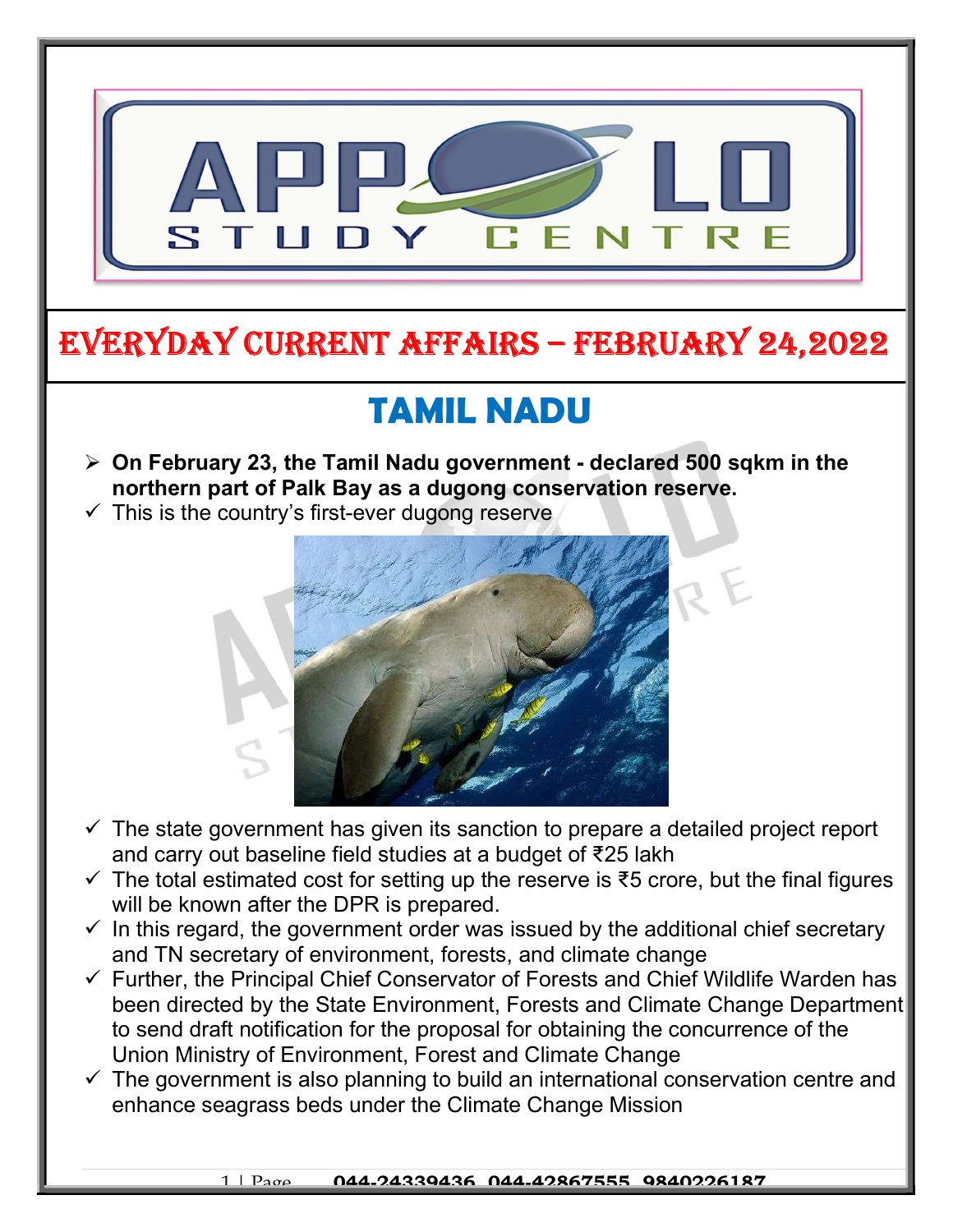- $\checkmark$  Earlier, State Forest Minister K Ramachandran, in the Assembly, had announced the need for setting up of the Dugong conservation reserve to create public awareness about Dugongs
- $\checkmark$  In India, dugongs, more commonly known as sea cows, are found in Palk Bay in the Gulf of Mannar biosphere reserve, Andamans, and the Gulf of Kutch in Gujarat.
- $\checkmark$  According to the Wildlife Institute of India (WII), only 200-250 dugongs are left in the wild in 3 locations
- $\checkmark$  Among the three habitats, around 150 are found in Palk Bay and Gulf of Mannar in Tamil Nadu, one of the last surviving natural habitats for dugongs.
- $\checkmark$  Dugong is a critically endangered species living in shallow waters near the coast at a depth of 10 metres and is one of the "flagship species of the Palk Bay ''
- $\checkmark$  Further, in Andamans about 75 are found, and in the Gulf of Kutch another 25 of them are found.
- $\checkmark$  The reserve begins in the Adhirampatnam area in Thanjavur district and ends at Ammapatnam in Pudukottai district, which extends to 55 km in both the districts.
- $\checkmark$  The dugong reserve in Thanjavur part of the Palk Bay is spread over 12,450 hectares and in Pudukottai it is spread over 25,202 hectares of marine waters
- $\checkmark$  The Palk Bay is spread over 13,000 sqkm area of which only a small portion of 500 sqkm has been declared as a reserve for protecting the species.
- $\checkmark$  Dugong, an herbivorous mammal, can grow upto three meters long, weigh about 300 kilograms, and live for about 65 to 70 years, grazing on seagrass and coming to the surface to breathe.
- $\checkmark$  The loss of seagrass habitats, water pollution and degradation of the coastal ecosystem due to developmental activities have contributed to the reduction in the population of these slow-moving animals
- $\checkmark$  They are also victims of accidental entanglement in fishing nets and collision with boats, trawlers.
- $\checkmark$  Dugongs are endangered species protected under Schedule 1 of the Wildlife Protection Act, 1972.
- $\checkmark$  The International Union for Conservation of Natural Flora and Fauna (IUCN) classified the dugong in its red list as vulnerable.
- $\checkmark$  Internationally, dugongs are listed in Appendix I of the Convention on International Trade in Endangered Species of Wild Fauna and Flora (CITES), which prohibits the trade of the species and its parts.

## INTERNATIONAL

- $\triangleright$  Ukraine declared a 30-day state of emergency, starting from February 24, amid fears of an all-out Russian military attack
- $\checkmark$  The state of emergency allows authorities to impose restrictions on movement, block rallies and ban political parties and organizations "in the interests of national security and public order."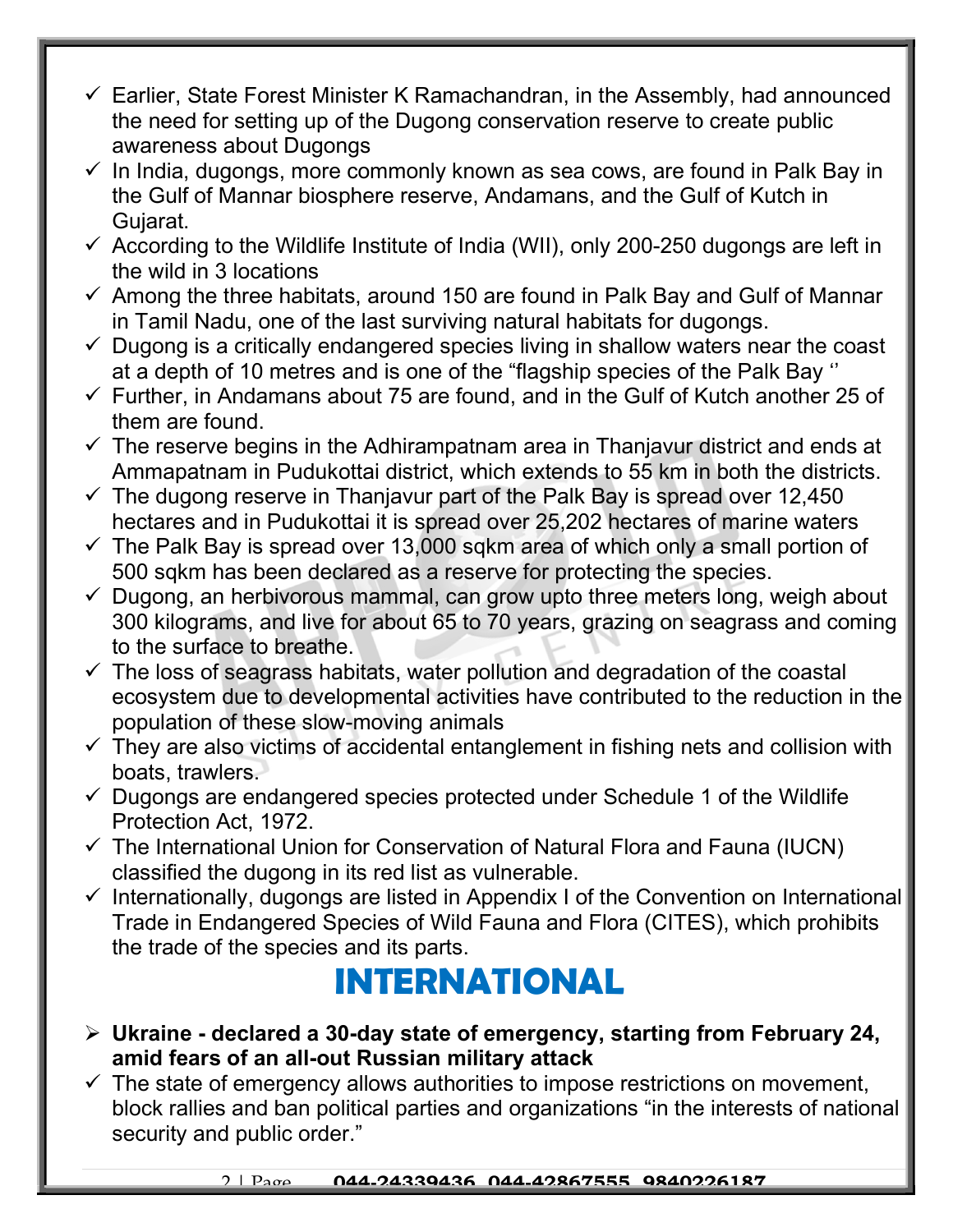

- $\checkmark$  The Ukraine Foreign Ministry advised against travel to Russia and recommended any Ukrainians there to leave immediately
- $\checkmark$  Ukraine has already announced compulsory military service for all men of fighting age.
- $\checkmark$  The decision follows after President Vladimir Putin recognised the independence of the two rebel regions of Donetsk and Luhansk and ordered the deployment of "peacekeeping" troops there
- $\checkmark$  Meanwhile, Russia began evacuating its Kyiv embassy, citing threats
- $\checkmark$  Ukraine's parliament, cabinet and foreign ministry websites were down, the latest in a series of outages in recent weeks which Kyiv has blamed on cyber attacks.
- $\checkmark$  Russian Premier, Putin laid out three conditions that he said could end the standoff, urging Kyiv to recognize Russia's sovereignty over Crimea, the Black Sea peninsula that Moscow annexed from Ukraine in 2014, to renounce its bid to join NATO and partially demilitarize.
- $\checkmark$  However, Ukraine has rejected such demands.



 $\triangleright$  On February 22, India - has received the first lot of Rafale fighters with Indiaspecific enhancements to make them deadlier

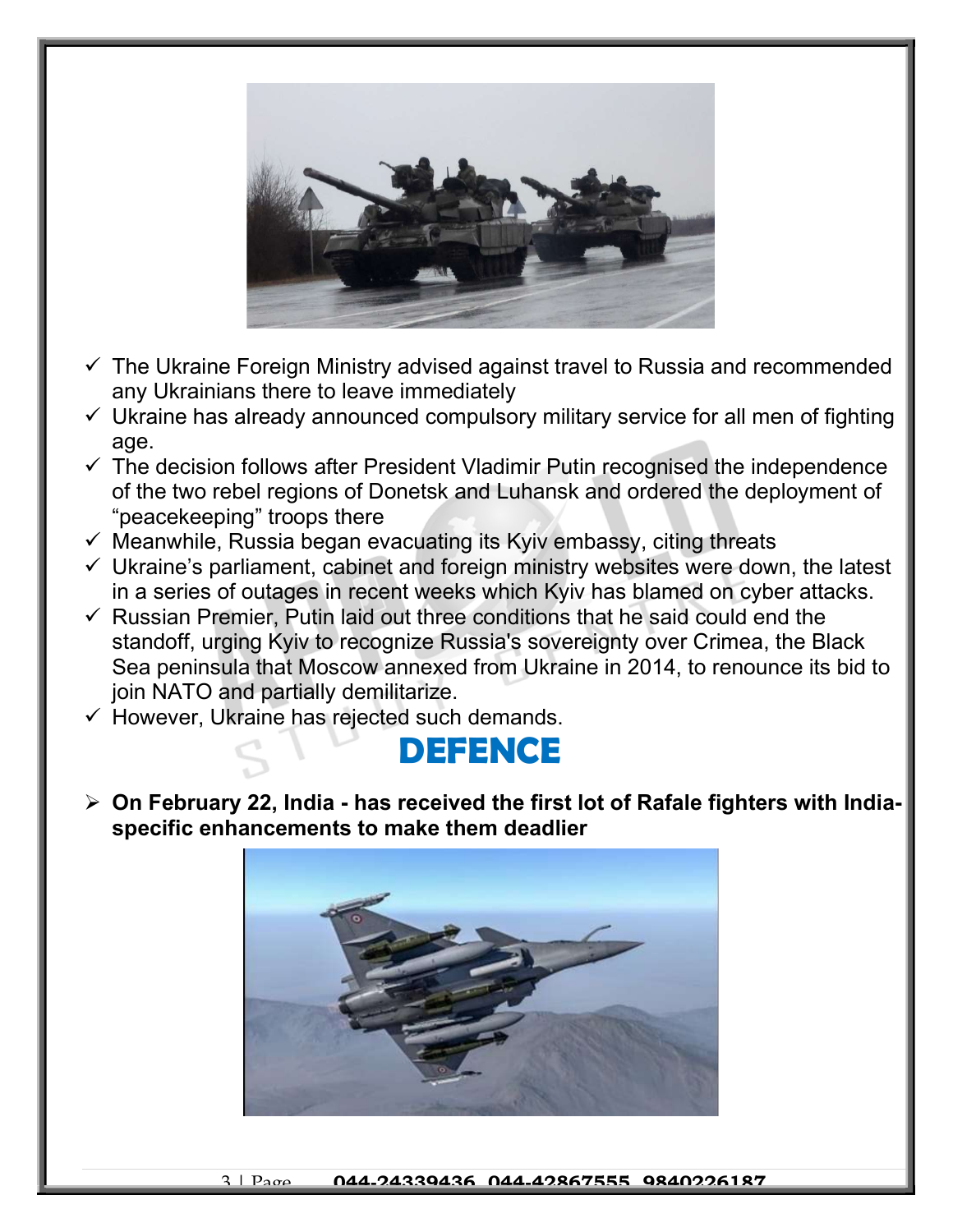- $\checkmark$  With the delivery of two Rafale fighter jets now, France completed delivery of 35 out of 36 Rafale fighter planes to the country
- $\checkmark$  These Rafales have come with hardware tweaks for the 13 India-specific enhancements (ISEs), which includes the capability to fire top-notch Meteor air-toair missiles with a strike range of 120 to 150-km
- $\checkmark$  The aircrafts are already armed with the over 300-km range Scalp air-to-ground cruise missiles and other armaments
- $\checkmark$  The last or the 36th Rafale, on which the ISEs have been tested and certified in France, will be delivered in April.
- $\checkmark$  The India specific enhancements on 4.5-generation fighters include low band frequency jammers, advanced communication systems, more capable radio altimeter, radar warning receiver, high altitude engine start-up, synthetic aperture radar, ground moving target indicator and tracking, missile approach warning systems, and very high-frequency range decoys
- $\checkmark$  The twin-engine Rafale has a combat range of 780-km to 1,650-km without midair refuelling
- $\checkmark$  Back in November, the government informed that the upgrade of the aircrafts would be carried out at the Ambala Air Force Station which is the first base of the plane
- $\checkmark$  The Golden Arrows' 17 Squadron is operating from Ambala with the Rafales.
- $\checkmark$  After Ambala, Hasimara in West Bengal is also fully equipped to operate with the Rafales.
- $\checkmark$  The two squadrons with 18 jets each at Ambala and Hasimara have been planned for operations against Pakistan on the western front and China in the eastern sector.
- $\checkmark$  The Rafales will be part of Exercise Vayu Shakti along with other fighter aircraft next month in the deserts of Jaisalmer, displaying its firepower and capabilities.
- $\checkmark$  Prime Minister Narendra Modi is likely to witness the exercise.
- $\checkmark$  India had signed an inter-governmental agreement with France in September 2016 to procure 36 Rafale jets at a cost of Rs 59,000 crore
- $\triangleright$  The Indian Air Force announced that Tejas jets are being deployed for a multi-nation exercise abroad for the first time.



4 | Page 044-24339436, 044-42867555, 9840226187